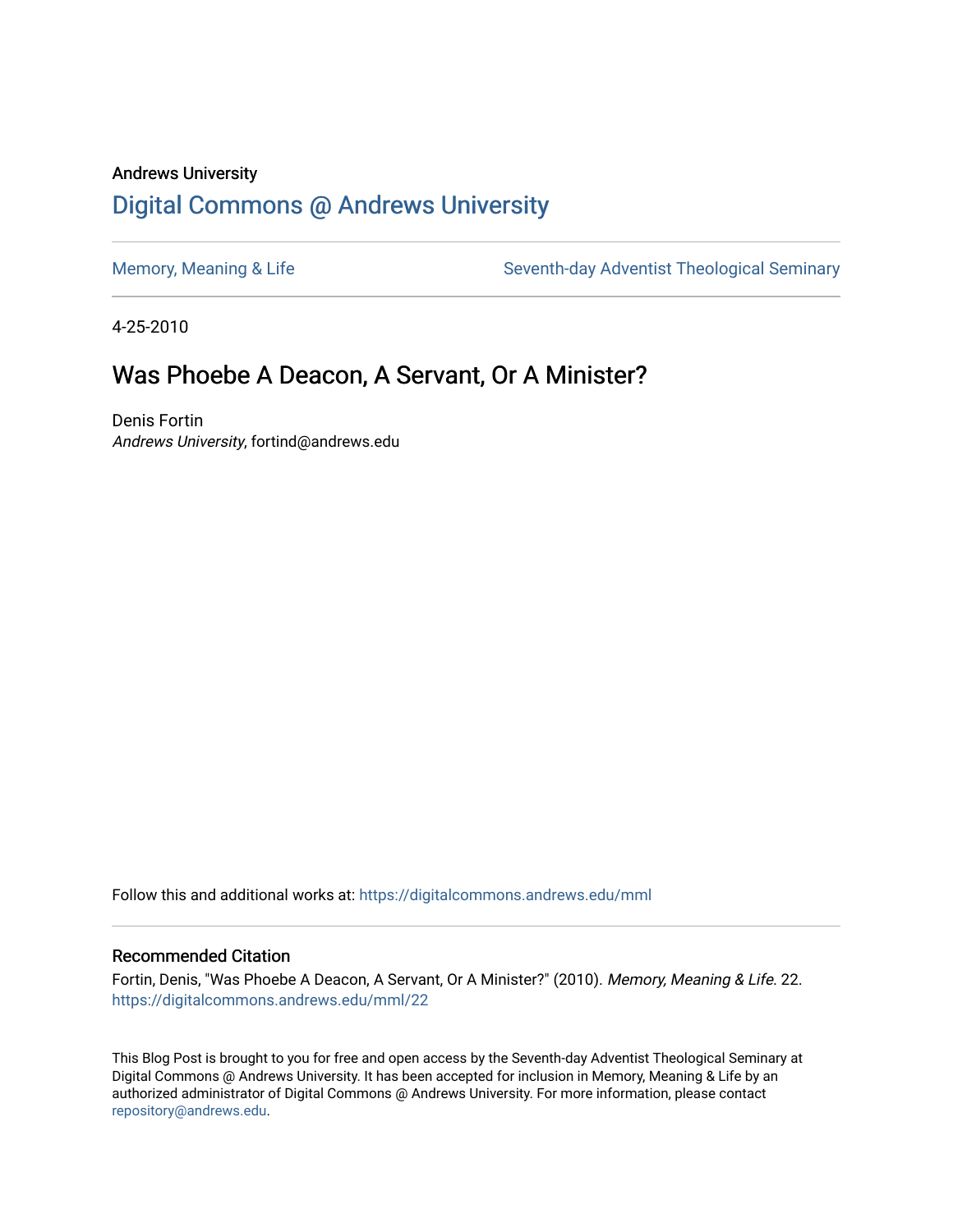The Wayback Machine - http://web.archive.org/web/20120716003145/http://www.memorymeaningfaith.org/blog/2010/…

# **[Memory, Meaning & Faith](http://web.archive.org/web/20120716003145/http://www.memorymeaningfaith.org/blog/)**

# [Main](http://web.archive.org/web/20120716003145/http://www.memorymeaningfaith.org/blog) [About](http://web.archive.org/web/20120716003145/http://www.memorymeaningfaith.org/blog/about.html) [Archives](http://web.archive.org/web/20120716003145/http://www.memorymeaningfaith.org/blog/archives.html) April 25, 2010 **Was Phoebe A Deacon, A Servant, Or A Minister?**



It depends what translation you read.

In [Romans 16:1](http://web.archive.org/web/20120716003145/http://www.biblestudytools.com/interlinear-bible/passage.aspx?q=rom+16%3A1&t=nas), Paul begins a long series of greetings to people he knows in or near Rome. The first person he mentions is a woman, Phoebe, "who is a *diakonon* of the church which is at Cenchrea." This [Greek word](http://web.archive.org/web/20120716003145/http://www.biblestudytools.com/lexicons/greek/nas/diakonos.html) used by Paul to refer to Phoebe is a familiar word in the Greek world. It's the word we translate as "deacon."

A *diakonos* in the first century was a household servant, whose duties were those of administration and service for a master (see <u>[Matt 22:13](http://web.archive.org/web/20120716003145/http://www.biblestudytools.com/interlinear-bible/passage.aspx?q=matt+22%3A13&t=nas); [John 2:5](http://web.archive.org/web/20120716003145/http://www.biblestudytools.com/interlinear-bible/passage.aspx?q=jn+2%3A5&t=nas)</u>). In the secular world, the term rarely implied selfless service. But in the New Testament, the term became associated with voluntary and selfless service to God ([Rom 13:4](http://web.archive.org/web/20120716003145/http://www.biblestudytools.com/interlinear-bible/passage.aspx?q=Rom+13%3A4&t=nas)), being a servant of Christ ([John 12:26\)](http://web.archive.org/web/20120716003145/http://www.biblestudytools.com/interlinear-bible/passage.aspx?q=Jn+12%3A26&t=nas), or of one another ([Matt 23:11](http://web.archive.org/web/20120716003145/http://www.biblestudytools.com/interlinear-bible/passage.aspx?q=Matt+23%3A11&t=nas)). Hence the group of seven men selected in Acts 6 are said to ["serve tables"](http://web.archive.org/web/20120716003145/http://www.biblestudytools.com/interlinear-bible/passage.aspx?q=acts+6%3A2&t=nas) and the qualification for deacons in 1 Timothy include the ability to rule or manage well their own households [\(3:12](http://web.archive.org/web/20120716003145/http://www.biblestudytools.com/interlinear-bible/passage.aspx?q=1+tim+3%3A12&t=nas)). These uses of the

word *diakonos* conform to the common usage in the first century.

# **Translating** *diakonos*

But there's something strange about the history of the translation of this word. In most Bible translations, *diakonos* is translated as "deacon" only in 1 Timothy 3 (vs. [8, 10, 1](http://web.archive.org/web/20120716003145/http://www.biblestuterlinear-bible/passage.aspx?q=1+tim+3%3A8%2C+10%2C+12&t=nas)[2\)](http://web.archive.org/web/20120716003145/http://www.biblestudytools.com/interlinear-bible/passage.aspx?q=1+tim+3%3A8%2C+10%2C+12&t=nas) and [Philippians 1:1.](http://web.archive.org/web/20120716003145/http://www.biblestudytools.com/interlinear-bible/passage.aspx?q=phil+1%3A1&t=nas) All other occurrences of this word are translated either "servant" or "minister." The verb form of the word, *[diakoneo](http://web.archive.org/web/20120716003145/http://www.biblestudytools.com/lexicons/greek/nas/diakoneo.html)*, is translated most often as "to serve" or "to minister." The same goes for the word *[diakonia](http://web.archive.org/web/20120716003145/http://www.biblestudytools.com/lexicons/greek/nas/diakonia.html)* translated as "service" or "ministry."

I have found that every time the words *diakonos*, *diakoneo* or *diakonia* are used in connection to a male person in the writings of Paul, the major English translations have either translated them as "minister" or "servant."

- In [1 Corinthians 3:5](http://web.archive.org/web/20120716003145/http://www.biblestudytools.com/interlinear-bible/passage.aspx?q=1+Corinthians+3%3A5&t=nas), **Paul** and **Apollos** are "ministers" (King James Version, New King James Version) or "servants" (English Standard Version, New Living Translation, New Revised Standard Version, New American Standard Bible, New International Version). In [Ephesians 3:7](http://web.archive.org/web/20120716003145/http://www.biblestudytools.com/interlinear-bible/passage.aspx?q=Ephesians+3%3A7&t=nas), **Paul** is a "minister" (KJV, NKJV, NASB, ESV) or a "servant" (NRSV, NIV, NLT). In [Colossians 1:23 and 1:25,](http://web.archive.org/web/20120716003145/http://www.biblestudytools.com/interlinear-bible/passage.aspx?q=Colossians+1%3A23%2C+25&t=nas) **Paul** serves also a "minister" (KJV, NKJV, NASB, ESV) or a "servant" (NRSV, NIV, NLT).
- In [Ephesians 6:21](http://web.archive.org/web/20120716003145/http://www.biblestudytools.com/interlinear-bible/passage.aspx?q=Ephesians+6%3A21&t=nas), **Tychicus** is a "minister" (KJV, NKJV, NRSV, NASB, ESV) or a "servant" (NIV). In Colossians 4:7, he is referred to as a "minister" (KJV, NKJV, NRSV, NIV, ESV) or a "servant" (NASB).
- In [Colossians 1:7](http://web.archive.org/web/20120716003145/http://www.biblestudytools.com/interlinear-bible/passage.aspx?q=Colossians+1%3A7&t=nas), **Epaphras** is a "minister" (KJV, NKJV, NIV, NRSV, ESV) or a "servant" (NASB, NLT).
- In [Colossians 4:17](http://web.archive.org/web/20120716003145/http://www.biblestudytools.com/interlinear-bible/passage.aspx?q=Colossians+4%3A17&t=nas), **Archippus** is active in "ministry" (diakonia) (KJV, NKJV, NASB, ESV).
- In [Philemon 13](http://web.archive.org/web/20120716003145/http://www.biblestudytools.com/interlinear-bible/passage.aspx?q=Philemon+13&t=nas), **Onesimus** is doing "ministry" (diakoneo) (KJV, NKJV, NASB) or "service" (NRSV, ESV) for Paul.

Most of these English translations tend to be consistent. The KJV and NKJV always translate the word *diakonos* as "minister," the NASB and ESV do the same most of the time, and the NIV translates the word as "servant" most of the time. However, the NRSV is not consistent and fluctuates between the two words, while the NLT varies between "servant" or "helper."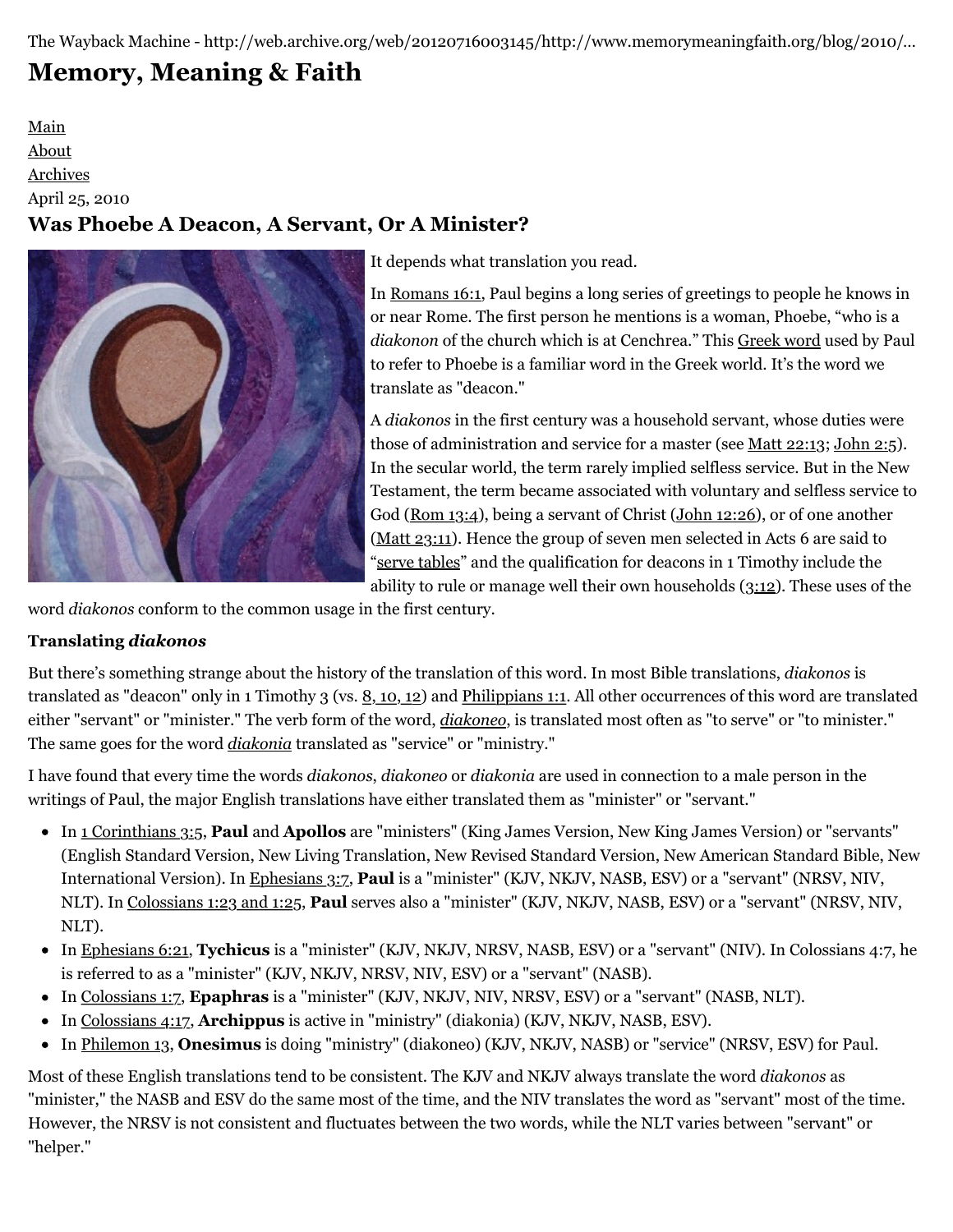# **Gender Bias In English Translation**s

But what is most intriguing is that when it comes to the *only* reference where the word *diakonos* is used in connection with a female person in Paul's writings, the word is *never* translated "minister" in our current English translations.

Phoebe (Rom 16:1) is a "servant" (KJV, NKJV, NIV, NASB, ESV) or a "deacon" (NRSV, NLT). But in none of the translations is she described as a "minister!"

The KJV, NKJV, NASB and ESV consistently translate *diakonos* as "minister" when the word is used in connection to a male person, but not so when it comes to Phoebe. I think this shows a strange bias against women in ministry.

Since through the centuries the King James Version has had such an important impact on our understanding of the doctrine of the church (at least in the English-speaking world), could it be that our modern attitudes toward women in ministry have been shaped by biased translators? In contrast, however, William Tyndale's New Testament (published in 1534) consistently [referred to Phoebe](http://web.archive.org/web/20120716003145/http://www.studylight.org/desk/?l=en&query=romans+16%3A1§ion=2&translation=tyn&oq=Matthew%25201&new=1&nb=mt&ng=1&ncc=1) and all of Paul's co-workers as "ministers" – no distinction between them! The same happens in the [Geneva Bible](http://web.archive.org/web/20120716003145/http://en.wikipedia.org/wiki/Geneva_Bible) (1560). If these translations had been followed for this verse when the King James Version was produced in 1611, may be we would be less resistant toward women in ministry today.



 $\overline{\phantom{a}}$ 

# **[W](http://web.archive.org/web/20120716003145/http://h0bbes.wordpress.com/2006/10/01/more-forgotten-heralds-early-adventist-women-ministers/)omen In Ministry Today**

We believe we should let the Scripture guide our reflection on the future of ministry in our church.

If men and women could be *diakonos* in the New Testament, why couldn't men and women serve in the same capacity today? This is not about whether women should be ordained or not. It is about allowing women to fully participate in the life and ministry of the church, as was happening in the New Testament church.

Phoebe served the church at [Cenchrea](http://web.archive.org/web/20120716003145/http://en.wikipedia.org/wiki/Kechries#History) in the same capacity that Paul, Apollos, Tychicus, Epaphras, Archippus, and Onesimus did elsewhere. It is possible that not all churches had women *diakonos*, but some churches like Cenchrea did. 1 Timothy [3:11 seems to imply that Timothy also had women diakonos in his churches.](http://web.archive.org/web/20120716003145/http://www.biblestudytools.com/nas/1-timothy/3-11.html)

Adventist patterns of ministry are similar but not quite identical to what we see in the New Testament. In our churches today, deacons tend to take care for the physical needs of the church building and congregation. In the New Testament, deacons like [Stephen and Philip also preached the gospel and even baptized new converts \(Acts](http://web.archive.org/web/20120716003145/http://www.biblestudytools.com/nas/acts/6-8.html) 6:8; [8:5, 38\)](http://web.archive.org/web/20120716003145/http://www.biblestudytools.com/nas/acts/passage.aspx?q=Acts+8:5;Acts+8:38). I think we can confidently say that their *diakonos* ministry empowered

them to do a similar ministry to that of the apostles. That's what I conclude from this study of the word *diakonos* in regards to Paul's ministry and that of his co-workers.

Early in our Adventist history, our pioneers realized that the complexity of ministry demanded that we create, under the guidance of the Holy Spirit, new structures and patterns of ministry in order to fulfill the mission God had given us. I think the same continues to happen today. Hence, I believe our church should invite women with gifts of pastoral ministry, administration and leadership to serve at all levels. The New Testament certainly shows this pattern of service for both men and women in the ministry of *diakonos*.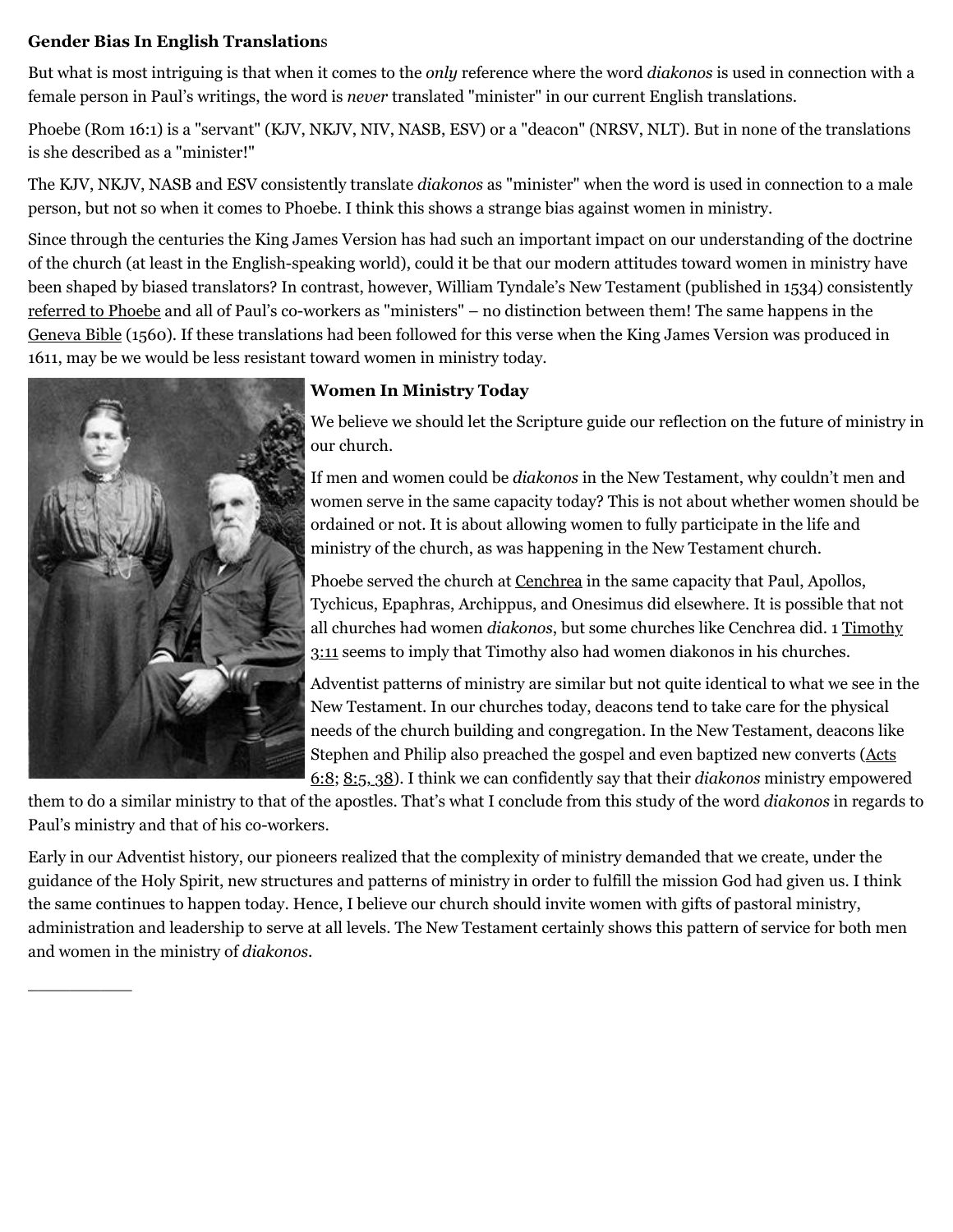

[Denis Fortin](http://web.archive.org/web/20120716003145/http://profile.typepad.com/dfortin) is dean and professor of theology at the Seventh-day Adventist Theological Seminary. Prior to coming to Andrews, Fortin served as a pastor in the Quebec Conference of Seventh-day Adventists. He earned a doctorate in theology from the Université Laval, Quebec, in 1995. His dissertation was titled: "Adventism in the Eastern Townships of Quebec: Implantation and Institutionalization in the 19th Century."

[Denis Fortin has previously written for Memory, Meaning & Faith on the question, What Did The](http://web.archive.org/web/20120716003145/http://www.memorymeaningfaith.org/blog/2010/04/adventist-pioneers-women-ministry.html) Adventist Pioneers Think About Women In Ministry?

Posted by [Denis Fortin](http://web.archive.org/web/20120716003145/http://profile.typepad.com/dfortin) on April 25, 2010 in [Biblical Backgrounds](http://web.archive.org/web/20120716003145/http://www.memorymeaningfaith.org/blog/biblical-backgrounds/), [History of Interpretation](http://web.archive.org/web/20120716003145/http://www.memorymeaningfaith.org/blog/history-of-interpretation/) | [Permalink](http://web.archive.org/web/20120716003145/http://www.memorymeaningfaith.org/blog/2010/04/phoebe-deacon-servant-or-minister.html) [Save to del.icio.us](http://web.archive.org/web/20120716003145/http://del.icio.us/post) | The Way...

## **Comments**

**Not** You can follow this conversation by subscribing to the <u>comment feed</u> for this post.

Thank you so much for this article! I found it very helpful. I did not know that the Greek word for deacon also meant minister. What a fascinating detail that we cannot overlook as we discuss the issue of women in ministry!

### Posted by: [Sarah Gane](http://web.archive.org/web/20120716003145/http://teabagsandtozer.wordpress.com/) | [April 26, 2010 at 05:51 PM](http://web.archive.org/web/20120716003145/http://www.memorymeaningfaith.org/blog/2010/04/phoebe-deacon-servant-or-minister.html?cid=6a01287656f488970c0133ecf95385970b#comment-6a01287656f488970c0133ecf95385970b)

Another point we ought not overlook is the fact that in the book of Acts there does not seem to be a distinction between deacons and elders. In Acts, those who do the work of "diakonion" appear to be doing essentially the same thing as Paul commissions the elders to do in Acts 20. The noun, "diakonos," does not occurr in Acts, though, of course, Paul does use it in his early writings.

So the evidence suggests that the earliest church had one church office, the elder-deacon, with Luke preferring one terms and Paul the others. That hierarchical distinction appears to have occurred later, by the time the pastoral epistles were written to Titus and Timothy, in response to the growing size of the church. Perhaps it was a necessitated by there not being enough apostles to go around.

Seminary professor Robert Johnston has written about this in a recent (though not available online) issue of the Journal of the Adventist Theological Society. Van Campenhausen has also written about this in his *Ecclesiastical Authority and Spiritual Power*, though coming from a historical critical perspective, he thinks the pastoral epistles were written after Paul's death.

#### Posted by: [David Hamstra](http://web.archive.org/web/20120716003145/http://profile.typepad.com/davidhamstra) | [April 26, 2010 at 09:11 PM](http://web.archive.org/web/20120716003145/http://www.memorymeaningfaith.org/blog/2010/04/phoebe-deacon-servant-or-minister.html?cid=6a01287656f488970c01348029fa38970c#comment-6a01287656f488970c01348029fa38970c)

I find the etymology compelling for another reason, too. In our discussions of women in ministry, we spend much of our time discussing what kind of authority ministers (/pastors/elders/ordained persons) ought to be allowed to exercise. How different would the discussion be if we saw the issue of ministry as a race to the bottom, as the freedom to serve, as the humbling of oneself to diakeneo?

Posted by: Kessia Reyne | [April 27, 2010 at 12:28 AM](http://web.archive.org/web/20120716003145/http://www.memorymeaningfaith.org/blog/2010/04/phoebe-deacon-servant-or-minister.html?cid=6a01287656f488970c0133ecfb36c2970b#comment-6a01287656f488970c0133ecfb36c2970b)

What a beautiful thought Kessia.

Posted by: David de la Vega | [April 27, 2010 at 08:48 PM](http://web.archive.org/web/20120716003145/http://www.memorymeaningfaith.org/blog/2010/04/phoebe-deacon-servant-or-minister.html?cid=6a01287656f488970c01348030e98d970c#comment-6a01287656f488970c01348030e98d970c)

I appreciate the way Dr. Fortin's study shows a broader biblical purpose for diakonos which is contrasted between it's gender-biased use in some translations and it's gender-neutral function in Scripture.

While the legitimacy of female deacons is accepted in our church, I've sometimes wondered if those who oppose female pastors from a literal reading of Scripture should also be challenged to abolish their deaconess board (deacons must be "husband of one wife" 1 Tim 3:12)? This would point out the limitations in a purely literal reading. And yet it is a literal word study which shows that the ministry of deacon started out gender-neutral and included similar ministry tasks as the apostles.

Articles like this give reasons to advocate for greater female involvement from a biblical, rather than cultural basis.

Posted by: Anthony WagenerSmith | [May 02, 2010 at 10:24 PM](http://web.archive.org/web/20120716003145/http://www.memorymeaningfaith.org/blog/2010/04/phoebe-deacon-servant-or-minister.html?cid=6a01287656f488970c0133ed2378c4970b#comment-6a01287656f488970c0133ed2378c4970b)

Thank you, Dean Fortin, for this thoughtful study of Phoebe in Romans 16. It was well expressed and will be shared.

However all the information in your article has been in the literature on women for over a hundred years. I found this exact information in the early 70's with very little effort.

So - with this knowledge - what are you doing to educate the seminarians there at Andrews?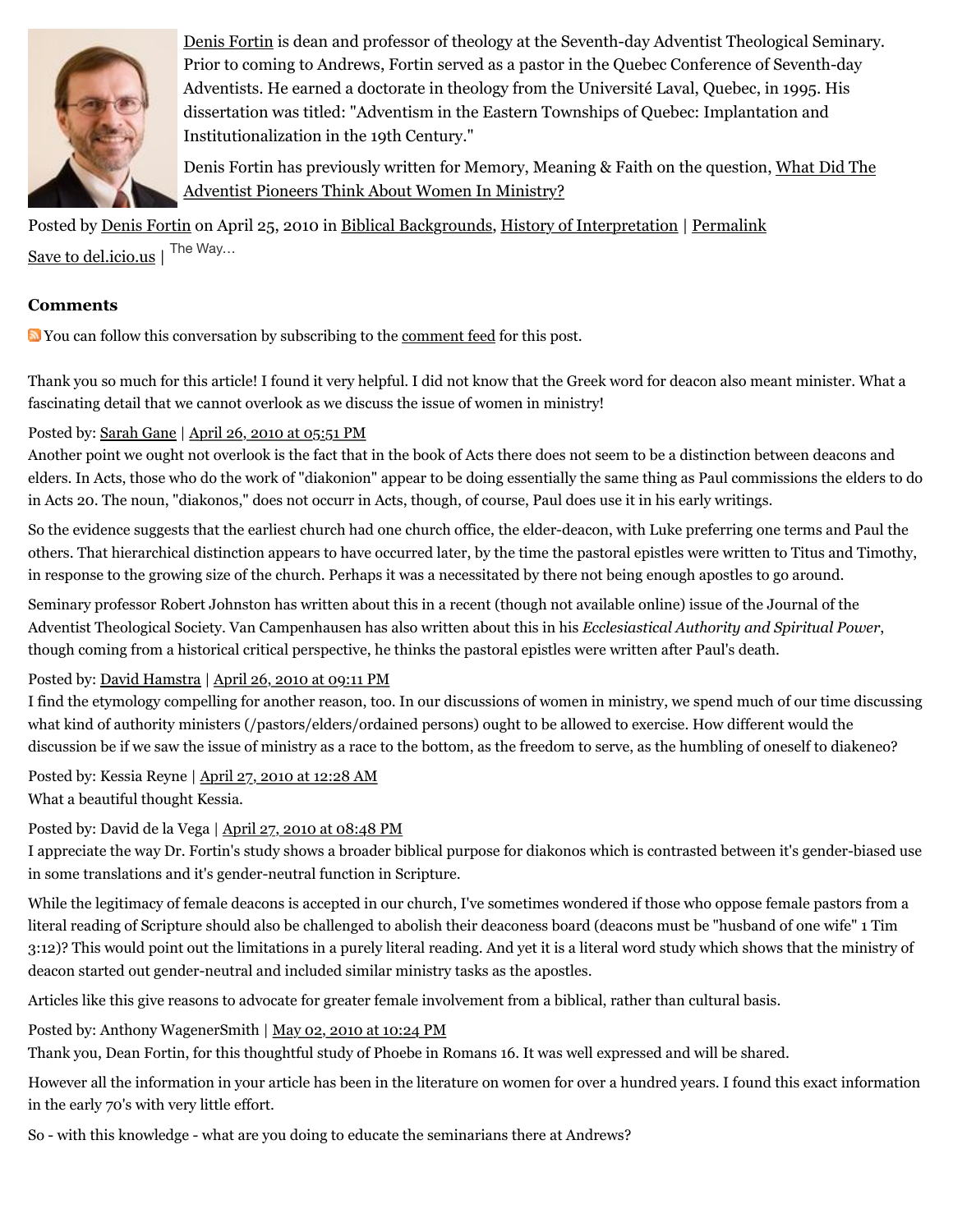Having just graduated from the seminary - I found both male and female students sadly lacking in all areas regarding issues relating to women. And by in large the professors who have a captive audience of our future pastors were in many cases perpetuating the traditional views on women role in the church.

Most of the women I spoke to there - looked at me with blank faces when I attempted conversations on any of the current issues. As Dean of the Seminary - you have your work cut out.

I am taking advantage of the site to speak openly - and I trust my remarks will be in confidence. I mean no disrespect to you, Dean Fortin. I only share to express my deep concern.

Posted by: Donna Haerich | [May 07, 2010 at 05:52 PM](http://web.archive.org/web/20120716003145/http://www.memorymeaningfaith.org/blog/2010/04/phoebe-deacon-servant-or-minister.html?cid=6a01287656f488970c0133ed641c5d970b#comment-6a01287656f488970c0133ed641c5d970b) Hi Donna,

I suspect the dean will want to respond to your comment himself, but he is in Jordan on a dig presently, and will be unable to post for some time. In the meantime, let me offer a few thoughts.

Your comments on life at the seminary are interesting considering that you did most of your study off-site in a distance degree program. I don't mean this to disparage your observations, just to suggest that they are likely not based on meaningful long-term contact with the Seminary environment. Having been around the Seminary for a number of years now, I find that its professors on the whole represent a spectrum of moderate Adventism.

This means that some advocate a more "traditional" view, but many, in my experience it is most, representing a view calling for a much more active and prominent role for women in ministry than we have had as a church over the last half century. This is not to say they all take the same side on the question of ordination. But I find it true that irrespective of their position on ordination, they almost all support an expansive and active role for women in ministry.

In any event, Donna, congrats on your recent graduation. We are thankful that we have another female seminary graduate ready to expand and invigorate the role of women in ministry! Blessing.

Posted by: Nicholas Miller | <u>[May 09, 2010 at 07:21 AM](http://web.archive.org/web/20120716003145/http://www.memorymeaningfaith.org/blog/2010/04/phoebe-deacon-servant-or-minister.html?cid=6a01287656f488970c0133ed6b3705970b#comment-6a01287656f488970c0133ed6b3705970b)</u> Donna,

As a man in the predominantly male Adventist Theological Seminary, I miss a lot of the things going on that my female colleagues report to me. But, based on what they say, we have quite a way to go in gender relations at our seminary.

That being said, the vast majority of the professors I have encountered there support women in ministry at all levels. I can think of less than a handful who I have heard oppose women pastors, and as far as I can tell, all the department chairs support equality of men and women in ministry. I don't know what happens in the distance learning classes, but we seem to have had very opposite experiences of seminary teaching on the role of women in ministry.

#### Posted by: [David Hamstra](http://web.archive.org/web/20120716003145/http://profile.typepad.com/davidhamstra) | [May 09, 2010 at 10:40 AM](http://web.archive.org/web/20120716003145/http://www.memorymeaningfaith.org/blog/2010/04/phoebe-deacon-servant-or-minister.html?cid=6a01287656f488970c0134809f6c40970c#comment-6a01287656f488970c0134809f6c40970c)

It should be clear that the New Testament does not have in mind what we have made today the role of "Deacon" or "Deaconess." It seems we have been unfaithful in many ways with God's intentions, including His intention that men and women both serve in this role.

# Posted by: [Monte Sahlin](http://web.archive.org/web/20120716003145/http://www.montesahlin.com/) | [May 10, 2010 at 11:09 AM](http://web.archive.org/web/20120716003145/http://www.memorymeaningfaith.org/blog/2010/04/phoebe-deacon-servant-or-minister.html?cid=6a01287656f488970c0133ed711114970b#comment-6a01287656f488970c0133ed711114970b)

In the conservative public school I used to work in, it seemed I had to be 10 times better than the men to be heard. One day as I was grumbling about it, one of my sons said, "That's ok mom. It will force you to be the best and do you really want to be anything else?" The first, tho unofficial, missionary to Europe could not get the SDA church to sponsor him so he got someone else to. The Stahls were told they were too old to do what they felt called to do and so was Abram LaRue. If the church keeps insisting on refusing to even consider that God at times provides for their needs in the forms of women, do like Paul did when the church sent him from Jerusalem, work where you are at. Of course it would be better if the church supported the ministry that its members are called to do and it would increase the effectiveness of the church and the individual, but if God calls you to work, call on HIM to provide your venue. The church is made of people and people make mistakes. Remember our call to service is not from church organizations but from God.

# Posted by: DeeDee Bindernagel | [May 10, 2010 at 08:40 PM](http://web.archive.org/web/20120716003145/http://www.memorymeaningfaith.org/blog/2010/04/phoebe-deacon-servant-or-minister.html?cid=6a01287656f488970c0133ed764196970b#comment-6a01287656f488970c0133ed764196970b)

We need to be careful as we use the term "ministry" in English that we don't read into it things that were not implied in the Greek word diakonia (likewise also for "minister" and diakonos or diakonon). Diakonia/diakonos did not refer to gospel proclamation but to the service rendered to people. The term is widely used in the sense of serving or helping people. To minister to others was to render acts of helpful service. Only once, in Rom 11:13, is there a connection made between apostleship or gospel proclamation and diakonia. Paul saw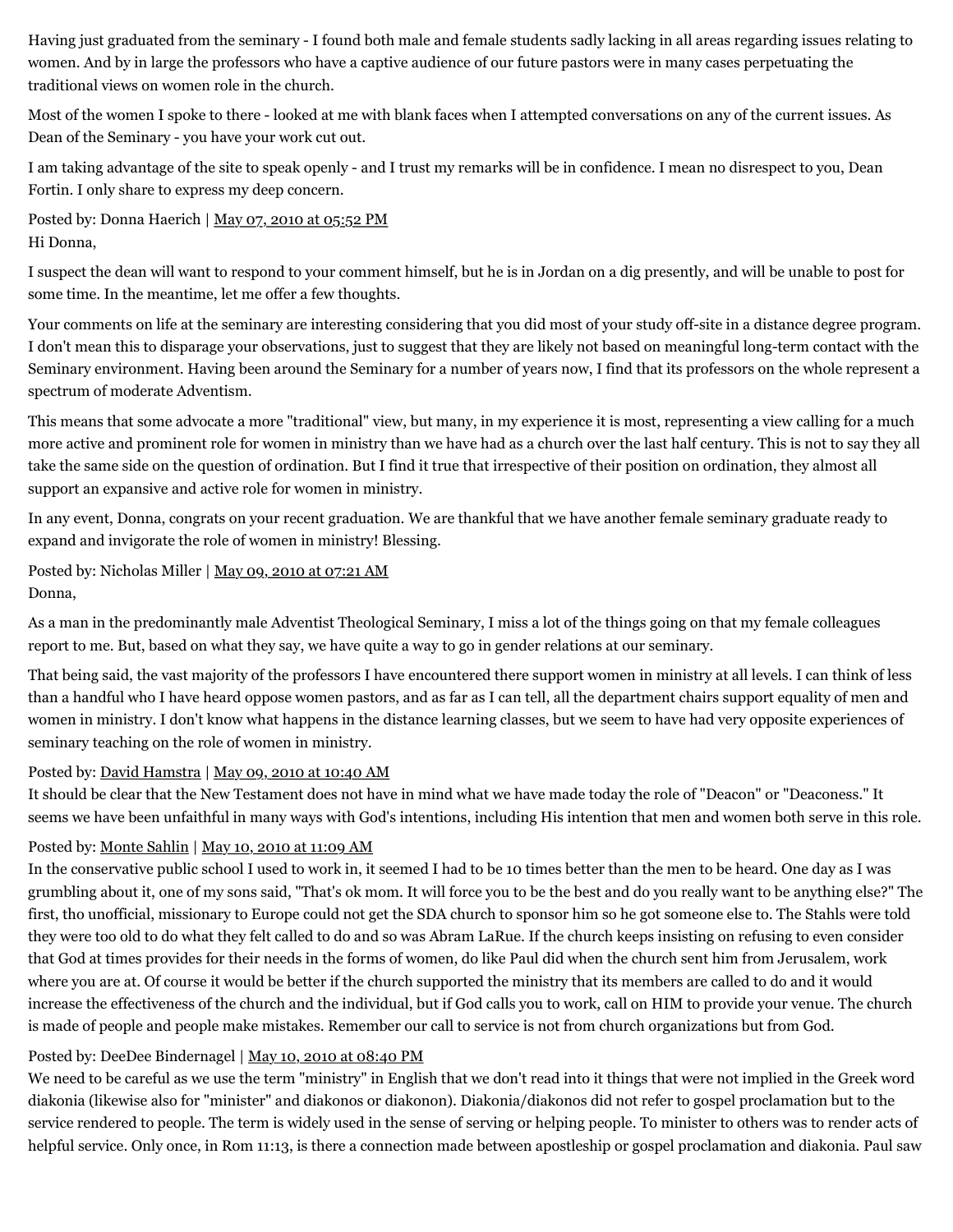his apostleship as a form of diakonia, in that it was humble service to others, so he felt that he should honor, glorify, and exalt it. Diakonia would not normally be considered an honored activity but a humbling one in that society, but to the extent that it was done in service for Jesus Christ and for the gospel, it could be viewed as an exalted form of ministry. Jesus practiced diakonia and encouraged his followers to do the same. See Matt 20:25-28; 23:11 and parallels.

#### Posted by: Edwin Reynolds | [May 11, 2010 at 04:04 PM](http://web.archive.org/web/20120716003145/http://www.memorymeaningfaith.org/blog/2010/04/phoebe-deacon-servant-or-minister.html?cid=6a01287656f488970c0133ed7dcfcd970b#comment-6a01287656f488970c0133ed7dcfcd970b)

That's a good point, Dr. Reynolds (I can't seem to address you as Edwin). I'm going to be thinking a little more diligently about what "ministry" is and how gender relates to it.

How do we modern people define ministry? --Something you do from the church platform? No, that's not it exactly. --Something you do for free for the church? No, there is such a thing as paid ministry. --Something you do publicly or privately, for free or with a salary in the name of Jesus and in service to His kingdom? That's sounds more like it. Yet when put that way, arguing about women in ministry seems inconsequential: ministry is what all believers should do.

How is ministry defined in the Bible? Well, I think a case could be made that it was along the lines of something you do publicly or privately, for free or with a salary in the name of the Lord and in service to His people and His cause. There again arguing about gender qualifications for ministry seems outside of the issue: ministry is what all believers should do.

Do you think that perhaps there are some ministry tasks that have gender qualifications attached? Which ones should women abstain from?

# Posted by: Kessia Reyne | [May 12, 2010 at 04:52 AM](http://web.archive.org/web/20120716003145/http://www.memorymeaningfaith.org/blog/2010/04/phoebe-deacon-servant-or-minister.html?cid=6a01287656f488970c0133ed82b172970b#comment-6a01287656f488970c0133ed82b172970b)

Answering ones' own question seems somehow uncouth, but Dr. Reynolds' comment really did set me to thinking about this issue. Regarding ministry tasks that have gender qualification, it seems to me that we can rule out doing good and helping the poor (Acts 9:36); offering hospitality (Acts 16:15); public prayer and prophesying (1 Cor 11:5, also Acts 21:9); instruction in the Christian faith, at least in private (Acts 18:26); and hosting house churches (Col 4:15).

And then we have the more imprecise "working for the Lord." Priscilla is a fellow worker with Paul (Rom 16:3). We cannot assume that this means she and Aquila were involved in work of the exact nature as Paul, but interestingly, fellow worker [sunergos] is the same term Paul uses to describe Timothy in verse 21. Also, Tryphena, Tryphosa, and Persis are hard workers in the Lord (v12). Perhaps giving us some insight into the activities of these fellow workers, Timothy's work as a fellow worker was to spread the gospel of Christ and to strengthen and encourage believers (1 Thess 3:2). Also, there are the women who, Paul said, "have contended at my side in the cause of the gospel, along with Clement and the rest of my fellow workers" (Phil 4:3). Of course, there is also the somewhat ambiguous reference to the apostle Junia(s) in Romans 16:7.

If the New Testament does keep some ministry tasks off limits for women, which ones? Perhaps public preaching, administration tasks, or tasks such as baptisms?

#### Posted by: Kessia Reyne | [May 12, 2010 at 05:10 AM](http://web.archive.org/web/20120716003145/http://www.memorymeaningfaith.org/blog/2010/04/phoebe-deacon-servant-or-minister.html?cid=6a01287656f488970c0133ed82c0ad970b#comment-6a01287656f488970c0133ed82c0ad970b)

Thank you, Dr. Miller, for your response and your blessing. I did appreciate the history and background regarding religious liberty that you share with our class.

There is a point of clarification I would like to make as to my student status. While I did take half of my class work away from the Andrews campus, these distant classes were taken at three different geographic locations, Florida, Texas and Washington. There were women in all of these classes and I took time to question each of them regarding their information and knowledge about church history and current currents regarding women in the church.

I took two classes at Andrews last summer and while there and again at my recent graduation, I took time to meet and question female faculty, staff and women in other course tracks at the seminary as to their knowledge of women's issues and the support systems available on campus. This was obviously not a scientific survey. It was only done out of my own interest and curiosity.

I do affirm that all of my seminary professors were personally supportive of me and my studies. They were all positive in their comments regarding the good work women were doing in ministry. This encouragement however does not translate into their knowledge and awareness of the status of women in today's church or of the biblical studies that support full inclusion of women into the church body.

Currently women are not represented in the administration or policy making boards of our church. While it is major, ordination is but one of the road blocks. Teachings, such as headship of all men, are subtly woven into theological presentations and the seminary is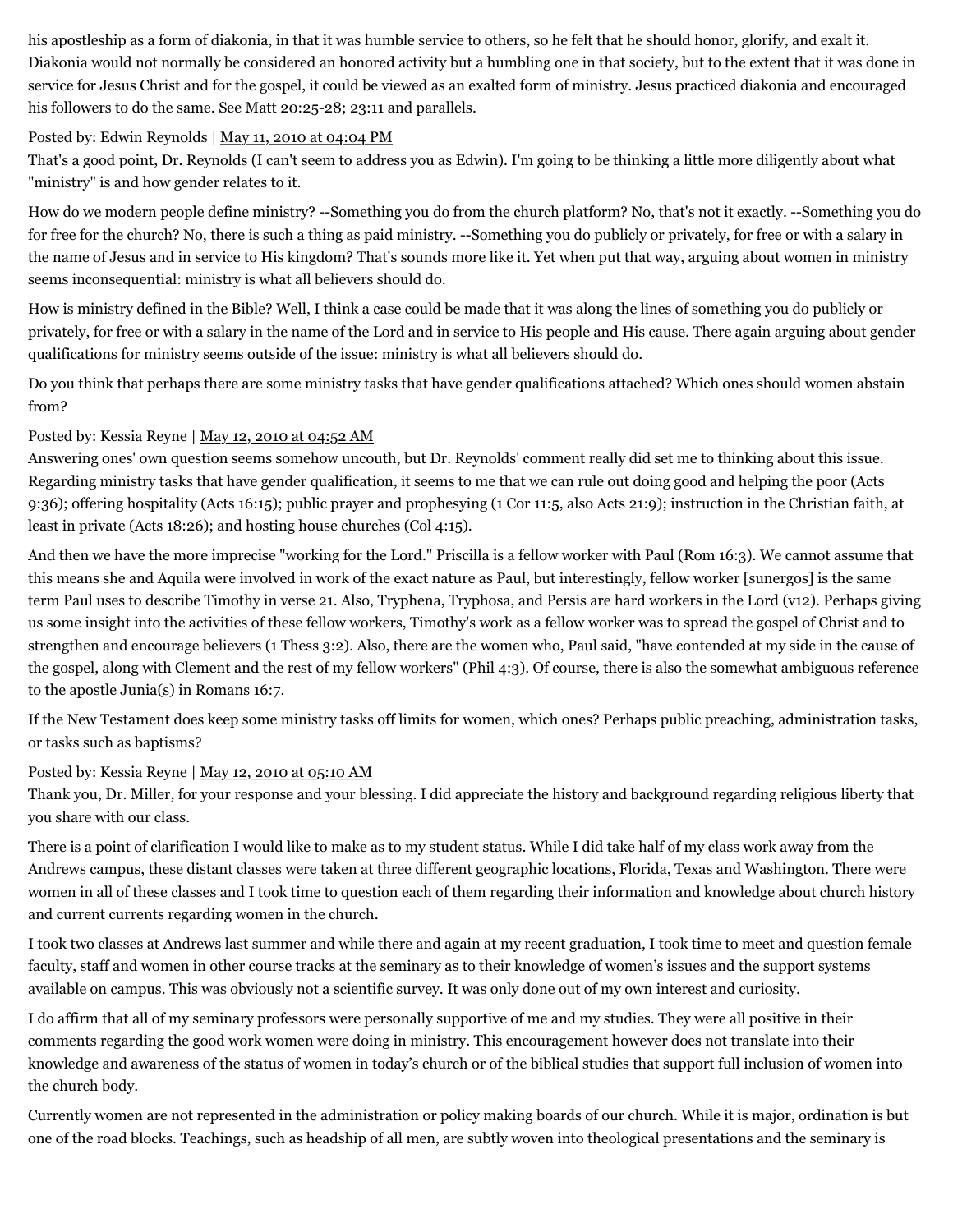training a whole new generation pastors to accept the second class status of women in our church. These pastors are then the front line of educating laity.

I stand by my previous statement to Dean Fortin.

Posted by: Donna Haerich | [May 14, 2010 at 09:28 AM](http://web.archive.org/web/20120716003145/http://www.memorymeaningfaith.org/blog/2010/04/phoebe-deacon-servant-or-minister.html?cid=6a01287656f488970c0133ed9749c1970b#comment-6a01287656f488970c0133ed9749c1970b) Thanks for the very interesting article, and helpful study of terminology of minister/deacon in different translations. Your article brought joy to my heart.

Posted by: Priscilla Philips Walters | [May 27, 2010 at 12:59 AM](http://web.archive.org/web/20120716003145/http://www.memorymeaningfaith.org/blog/2010/04/phoebe-deacon-servant-or-minister.html?cid=6a01287656f488970c0133eee464e3970b#comment-6a01287656f488970c0133eee464e3970b) Denis,

There is absolutely no Biblical information available that proves Phoebe was anything but a servant of the church. To suggest and say that she was a deacon or a minister like Paul is very wrong theology. The word used for "servant" in the KJV is:

G1249

διάκονος

diakonos

dee-ak'-on-os

Probably from διάκω diakō (obsolete, to run on errands; compare G1377); an attendant, that is, (generally) a waiter (at table or in other menial duties); specifically a Christian teacher and pastor (technically a deacon or deaconess): - deacon, minister, servant.

The word use for deacon in 1Tim 3:10 is:

G1247

διακονέω

diakoneō

dee-ak-on-eh'-o

From G1249; to be an attendant, that is, wait upon (menially or as a host, friend or [figuratively] teacher); technically to act as a Christian deacon: - (ad-) minister (unto), serve, use the office of a deacon.

Which as we can see is not the same word used for "servant" in Romans 16:1. While the KJV is not perfect in a few other interpretations, there is no doubt that it correctly gave the meanings here for "servant" and deacon.

While the Greek word here could be used for deacon or minister, the Bible evidence taken altogether shows that she was not a deacon nor a minister. There is not one shred of Bible evidence anywhere in the OT or the NT that suggests any woman was ever ordained for any leadership position,

It is important to use the KJV or one of its variants, because when using a NT text from the Hort-Westcott manuscripts one is sure to run into many faulty interpretations as they both were into the occult and received their information for manuscript changes from demons. So when one uses the NIV or other liberal translation, then it is the creation of the enemy of souls that they are using.

1Ti 3:12 Let the deacons be the husbands of one wife, ruling their children and their own houses well.

Paul instructions for the office of deacon was for men only, Women were never mentioned anywhere in the New Testament for the ordained office of bishop, pastor, elder or deacon.

God has set in His Word the order for the family and church, so to try and usurp this order is simply fighting against God Himself.

The LORD's prophet Ellen White says here:

Eve had been perfectly happy by her husband's side in her Eden home; but, like restless modern Eves, she was flattered with the hope of entering a higher sphere than that which God had assigned her. In attempting to rise above her original position, she fell far below it. A similar result will be reached by all who are unwilling to take up cheerfully their life duties in accordance with God's plan. In their efforts to reach positions for which He has not fitted them, many are leaving vacant the place where they might be a blessing. In their desire for a higher sphere, many have sacrificed true womanly dignity and nobility of character, and have left undone the very work that Heaven appointed them. Patriarchs and Prophets, page 59

Please also see my article here: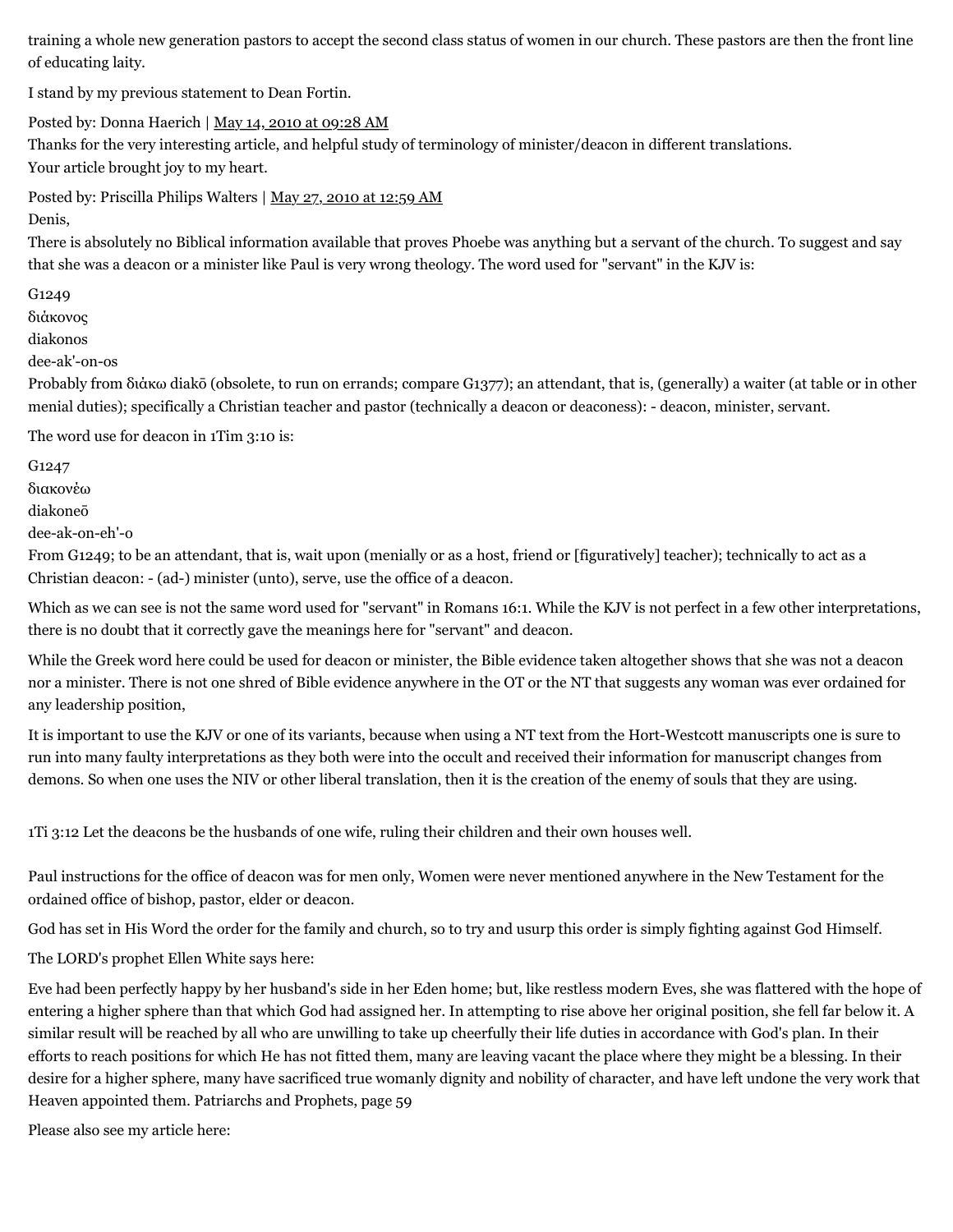#### [http://everlasting-gospel.blogspot.com/2010/06/women-in-ministry-biblical-perspective.html](http://web.archive.org/web/20120716003145/http://everlasting-gospel.blogspot.com/2010/06/women-in-ministry-biblical-perspective.html)

#### God Bless! Steve

#### Posted by: Steve Billiter | [July 06, 2010 at 02:04 PM](http://web.archive.org/web/20120716003145/http://www.memorymeaningfaith.org/blog/2010/04/phoebe-deacon-servant-or-minister.html?cid=6a01287656f488970c0133f21892fd970b#comment-6a01287656f488970c0133f21892fd970b)

Many arguments made in response to my blog miss the point that Paul in writing about himself and his colleagues referred to all of them as diakonos. (The last comment by Steve Billiter ignores a proper understanding of Greek grammar and that nouns have different endings depending on their locations in a sentence. Nouns and verbs that have the same roots have cognate meanings.) The word diakonos may be translated servant (like the NIV does consistently) or minister (like the KJV), but whatever the translation a diakonos was a servant or minister of the church, of the gospel, or of Christ. The fact that Paul used that same word to refer to Phoebe in Romans 16:1 indicates that this form of service/ministry was gender inclusive, that both males and females could be a diakonos, that being a diakonos was not a function limited only to men. What has influenced our understanding of this function or ministry through the centuries has been the many translations we have used. Some people talk of gender exclusive ministry for males only and for females only. I don't see this in the ministry and services done by Paul's associates in the New Testament, and certainly not when it comes to diakonos. Denis

#### Posted by: Denis Fortin | [July 06, 2010 at 04:42 PM](http://web.archive.org/web/20120716003145/http://www.memorymeaningfaith.org/blog/2010/04/phoebe-deacon-servant-or-minister.html?cid=6a01287656f488970c0133f21983b4970b#comment-6a01287656f488970c0133f21983b4970b)

One needs to read the full context of what Paul says about Phoebe in verses 1 and 2 to get a better sense of his regard for her and her role within the NT church. The second verse includes another more significant descriptive title that is more obscurely translated as "succourer" in the KJV. The Greek word is prostatis and it means "a woman set over others", "governess" "patroness". It is a title that indicates the high esteem with which she was regarded. The word is a derivative of the Greek word proistemi which means "to rule or preside over." Lest there be any doubt that Phoebe was entitled to be regarded as such, Paul indicates that he sees her as such in relationship to himself and instructs the Roman believers that they should assist her with whatever she asks of them. Paul is directing them to regard her as someone who is in charge, a leader, someone that they should help.

#### Posted by: Tom Wetmore | [February 21, 2012 at 05:42 PM](http://web.archive.org/web/20120716003145/http://www.memorymeaningfaith.org/blog/2010/04/phoebe-deacon-servant-or-minister.html?cid=6a01287656f488970c016301cb039d970d#comment-6a01287656f488970c016301cb039d970d)

When we want to understand Scripture, we must first accept the underlying Biblical principle that Scripture does not contradict itself. When it appears to, we need to do further study. I have most often found that when one comes bearing the Greek and Hebrew, they most often have no other recourse to prove their point.

The Bible was given to us in a manner that the common man may understand without learning both Greek and Hebrew. There is consistency from Genesis to Revelation. Many want to separate from the world church's decision to maintain role distinction in the home and the church. When they come face to face with Scripture that refutes their desire, they reinterpret it to be in harmony with their wishes. This is done with the verses that express a clear teaching on the headship of man in both the home and the church. Let's take a look.

*"Wives, submit yourselves unto your own husbands, as unto the Lord. For the husband is the head of the wife, even as Christ is the head of the church: and he is the Saviour of the body. Therefore as the church is subject unto Christ, so let the wives be to their own husbands in every thing." Ephesians 5:22-24.*

This is a revelation of the underlying principle that modern society hates. This hate has come into God's church. Let us continue.

*"But I suffer not a woman to teach, nor to usurp authority over the man, but to be in silence." 1 Tim. 2:12.*

This is in contradiction to what Dennis Fortin is teaching. So, he will have to make of no effect these verses that place men in authority in both the home and the church. How does he do it? The argument is often made that Paul is speaking only of his "culture". That this is no longer applicable today. Only at the expense of truth can one make this argument. Spiritual discernment is required to understand the Spiritual truths entrusted to us as a people. How do we respond to those who are separating from the world church? We do so from Scripture. Let us undo the lie that Paul was only expressing this because of "his" culture at that time. When Scripture is twisted and taken out of context, most often by reading the verse in context the error will be seen. So it is with this verse.

*"But I suffer not a woman to teach, nor to usurp authority over the man, but to be in silence. For Adam was first formed, then Eve. And Adam was not deceived, but the woman being deceived was in the transgression. Notwithstanding she shall be saved in childbearing, if they continue in faith and charity and holiness with sobriety." 1 Tim 2:12-15.*

It does not take a theologian to understand the truth of what inspiration is teaching. Paul first sets the principle of headship down, then explains why it is so. It is not for us to reason why, but to accept the plain simple Bible statement of truth. It has nothing to do with culture. It is just simple Bible truth that began at the fall and extends until Jesus returns.